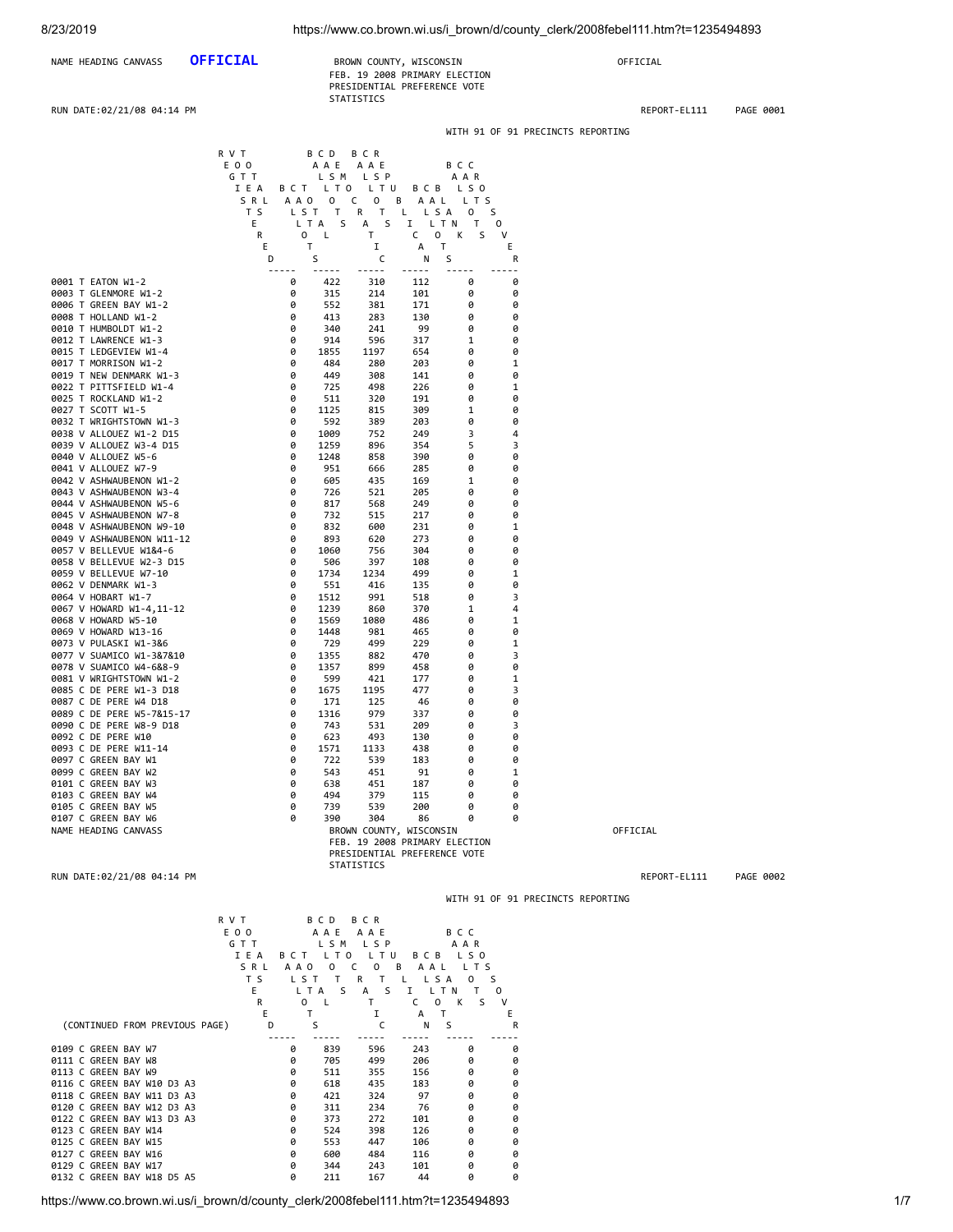| 8/23/2019                                                |                     |                |                                                                                          |                  |                     |                     | https://www.co.brown.wi.us/i_brown/d/county_clerk/2008febel111.htm?t=1235494893 |                |              |                       |                  |  |
|----------------------------------------------------------|---------------------|----------------|------------------------------------------------------------------------------------------|------------------|---------------------|---------------------|---------------------------------------------------------------------------------|----------------|--------------|-----------------------|------------------|--|
| 0134 C GREEN BAY W19 D5 A5                               | 0                   | 198            | 163                                                                                      | 35               | 0                   | 0                   |                                                                                 |                |              |                       |                  |  |
| 0136 C GREEN BAY W20 D5 A5                               | 0                   | 375            | 287                                                                                      | 87               | 0                   | 0                   |                                                                                 |                |              |                       |                  |  |
| 0138 C GREEN BAY W21 D5 A5<br>0139 C GREEN BAY W22       | 0<br>0              | 524<br>328     | 385<br>262                                                                               | 137<br>66        | 0<br>0              | 1<br>0              |                                                                                 |                |              |                       |                  |  |
| 0141 C GREEN BAY W23                                     | 0                   | 361            | 285                                                                                      | 76               | 0                   | 0                   |                                                                                 |                |              |                       |                  |  |
| 0143 C GREEN BAY W24<br>0145 C GREEN BAY W25             | 0<br>0              | 316<br>222     | 243<br>189                                                                               | 73<br>33         | 0<br>0              | 0<br>0              |                                                                                 |                |              |                       |                  |  |
| 0148 C GREEN BAY W26 D7 A7                               | 0                   | 152            | 120                                                                                      | 32               | 0                   | 0                   |                                                                                 |                |              |                       |                  |  |
| 0150 C GREEN BAY W27 D7 A7                               | 0                   | 366            | 284                                                                                      | 82               | 0                   | 0                   |                                                                                 |                |              |                       |                  |  |
| 0152 C GREEN BAY W28 D7 A7<br>0154 C GREEN BAY W29 D7 A7 | 0<br>0              | 723<br>478     | 529<br>350                                                                               | 193<br>127       | 0<br>0              | 0<br>0              |                                                                                 |                |              |                       |                  |  |
| 0155 C GREEN BAY W30                                     | 0                   | 632            | 481                                                                                      | 150              | 1                   | 0                   |                                                                                 |                |              |                       |                  |  |
| 0157 C GREEN BAY W31                                     | 0                   | 274            | 205                                                                                      | 68               | 0                   | 1                   |                                                                                 |                |              |                       |                  |  |
| 0159 C GREEN BAY W32<br>0161 C GREEN BAY W33             | 0<br>0              | 746<br>737     | 553<br>525                                                                               | 193<br>212       | 0<br>0              | 0<br>0              |                                                                                 |                |              |                       |                  |  |
| 0164 C GREEN BAY W34 D9 A9                               | 0                   | 483            | 360                                                                                      | 123              | 0                   | 0                   |                                                                                 |                |              |                       |                  |  |
| 0166 C GREEN BAY W35 D9 A9                               | 0                   | 365            | 261                                                                                      | 100              | 0                   | 3                   |                                                                                 |                |              |                       |                  |  |
| 0168 C GREEN BAY W36 D9 A9<br>0170 C GREEN BAY W37 D9 A9 | 0<br>0              | 331<br>380     | 255<br>299                                                                               | 73<br>80         | 0<br>1              | $\overline{2}$<br>0 |                                                                                 |                |              |                       |                  |  |
| 0171 C GREEN BAY W38                                     | 0                   | 484            | 339                                                                                      | 145              | 0                   | 0                   |                                                                                 |                |              |                       |                  |  |
| 0173 C GREEN BAY W39<br>0175 C GREEN BAY W40             | 0<br>0              | 349<br>377     | 260<br>271                                                                               | 89<br>104        | 0<br>0              | 0<br>2              |                                                                                 |                |              |                       |                  |  |
| 0177 C GREEN BAY W41                                     | 0                   | 474            | 350                                                                                      | 123              | 0                   | 1                   |                                                                                 |                |              |                       |                  |  |
| 0179 C GREEN BAY W42                                     | 0                   | 615            | 419                                                                                      | 196              | 0                   | 0                   |                                                                                 |                |              |                       |                  |  |
| 0181 C GREEN BAY W43<br>0183 C GREEN BAY W44             | 0<br>0              | 697<br>584     | 470<br>407                                                                               | 227<br>177       | 0<br>0              | 0<br>0              |                                                                                 |                |              |                       |                  |  |
| 0185 C GREEN BAY W45                                     | 0                   | 603            | 428                                                                                      | 175              | 0                   | 0                   |                                                                                 |                |              |                       |                  |  |
| 0187 C GREEN BAY W46                                     | 0                   | 673            | 459                                                                                      | 214              | 0                   | 0                   |                                                                                 |                |              |                       |                  |  |
| 0189 C GREEN BAY W47<br>0191 C GREEN BAY W48             | 0<br>0              | 390<br>675     | 305<br>433                                                                               | 85<br>240        | 0<br>0              | 0<br>2              |                                                                                 |                |              |                       |                  |  |
| 0193 C GREEN BAY W49                                     | 0                   | 559            | 366                                                                                      | 192              | 1                   | 0                   |                                                                                 |                |              |                       |                  |  |
| 0195 C GREEN BAY W50                                     | 0                   | 11             | 9                                                                                        | 2                | 0                   | 0                   |                                                                                 |                |              |                       |                  |  |
| CANDIDATE TOTALS                                         | 0                   | 61545          | 43804                                                                                    | 17661            | 15                  | 43                  |                                                                                 |                |              |                       |                  |  |
| NAME HEADING CANVASS                                     |                     |                | BROWN COUNTY, WISCONSIN<br>FEB. 19 2008 PRIMARY ELECTION<br>PRESIDENTIAL PREFERENCE VOTE |                  |                     |                     |                                                                                 | OFFICIAL       |              |                       |                  |  |
| RUN DATE:02/21/08 04:14 PM                               |                     |                | DEMOCRATIC                                                                               |                  |                     |                     |                                                                                 |                | REPORT-EL111 |                       | PAGE 0003        |  |
| DEMOCRATIC PARTY PRESIDENTIAL PREFERENCE                 |                     |                |                                                                                          |                  |                     |                     | WITH 91 OF 91 PRECINCTS REPORTING                                               |                |              |                       |                  |  |
|                                                          |                     |                |                                                                                          |                  |                     |                     |                                                                                 |                |              |                       |                  |  |
| Vote for not more than 1                                 |                     |                |                                                                                          |                  |                     |                     | U D                                                                             |                |              |                       |                  |  |
|                                                          |                     |                |                                                                                          |                  |                     |                     | N E                                                                             |                |              |                       |                  |  |
|                                                          |                     |                |                                                                                          |                  |                     |                     | BR<br>I I                                                                       | I L<br>N E     |              |                       |                  |  |
|                                                          |                     |                |                                                                                          |                  |                     |                     |                                                                                 |                |              |                       |                  |  |
|                                                          | D K                 |                |                                                                                          |                  |                     |                     | L C                                                                             | S G            | W            |                       |                  |  |
|                                                          | E U<br>нc           |                |                                                                                          |                  |                     | JE                  | LН                                                                              | T A            | R            |                       |                  |  |
|                                                          | N C<br>ΙL           |                | ΜG                                                                                       |                  | B O                 | O D                 | А                                                                               | R T            | I            |                       |                  |  |
|                                                          | ΝI<br>LΙ<br>I N     | L N            | I R<br>J B<br>0 I                                                                        | C D<br>H O<br>КA | A B<br>R A          | H W<br>N A          | R<br>D                                                                          | UI<br>C O      | Τ<br>Е       | 0 V<br>V <sub>0</sub> | U V<br>N O       |  |
|                                                          | S I                 | A T            | E D                                                                                      | E V              | R D                 | A M                 | R                                                                               | S<br>T N       |              | E T                   | DТ               |  |
|                                                          | c                   | R <sub>0</sub> | Ε                                                                                        | Ε                | I D                 | C A                 | D                                                                               | 0<br>Ε         | 1            | R E                   | ΕE               |  |
|                                                          | н                   | Y N            | Ν                                                                                        | L                | S                   | κ                   | S                                                                               | Ν<br>D         | Ν            |                       | S<br>R S         |  |
| 0001 T EATON W1-2                                        | 0                   | 137            | 0                                                                                        | 0                | 0                   | 170                 | $\overline{2}$                                                                  | 0              | 1            | 0                     | 0<br>0           |  |
| 0003 T GLENMORE W1-2                                     | 0                   | 101            | 0                                                                                        | 0                | 1                   | 108                 | 3                                                                               | 0              | 0            | 0                     | 0<br>1           |  |
| 0006 T GREEN BAY W1-2<br>0008 T HOLLAND W1-2             | $\overline{2}$<br>0 | 160<br>117     | 0<br>0                                                                                   | 0<br>0           | 1<br>0              | 218<br>162          | 0<br>3                                                                          | 0<br>0         | 0<br>0       | 0<br>1                | 0<br>0<br>0<br>0 |  |
| 0010 T HUMBOLDT W1-2                                     | 3                   | 113            | 0                                                                                        | 0                | 0                   | 122                 | 2                                                                               | 1              | 0            | 0                     | 0<br>0           |  |
| 0012 T LAWRENCE W1-3                                     | 1<br>4              | 250<br>444     | 0                                                                                        | 0<br>0           | 0<br>0              | 342                 | 2                                                                               | 0              | 0            | 1<br>0                | 0<br>0<br>0      |  |
| 0015 T LEDGEVIEW W1-4<br>0017 T MORRISON W1-2            | 0                   | 116            | 2<br>0                                                                                   | 0                | 1                   | 737<br>160          | 8<br>3                                                                          | 1<br>0         | 1<br>0       | 0                     | 0<br>0<br>0      |  |
| 0019 T NEW DENMARK W1-3                                  | 1                   | 148            | 0                                                                                        | 0                | 1                   | 155                 | 2                                                                               | 0              | 0            | 1                     | 0<br>0           |  |
| 0022 T PITTSFIELD W1-4<br>0025 T ROCKLAND W1-2           | 1                   | 240            | 1<br>0                                                                                   | 0<br>0           | 0<br>0              | 251                 | 4<br>4                                                                          | 1<br>0         | 0<br>0       | 0<br>0                | 0<br>0<br>0      |  |
| 0027 T SCOTT W1-5                                        | 0<br>1              | 119<br>325     | 0                                                                                        | 1                | 0                   | 197<br>486          | 1                                                                               | 1              | 0            | 0                     | 0<br>0<br>0      |  |
| 0032 T WRIGHTSTOWN W1-3                                  | 0                   | 157            | 0                                                                                        | 0                | $\mathbf{1}$        | 229                 | 1                                                                               | 1              | 0            | 0                     | 0<br>0           |  |
| 0038 V ALLOUEZ W1-2 D15                                  | 1                   | 328            | 1<br>0                                                                                   | 0<br>0           | 0<br>0              | 416                 | 6                                                                               | 0<br>0         | 0            | 0<br>0                | 0<br>0           |  |
| 0039 V ALLOUEZ W3-4 D15<br>0040 V ALLOUEZ W5-6           | 1<br>0              | 344<br>341     | 1                                                                                        | 0                | 1                   | 542<br>514          | 6<br>1                                                                          | 0              | 2<br>0       | 0                     | 0<br>1<br>0<br>0 |  |
| 0041 V ALLOUEZ W7-9                                      | 0                   | 231            | 0                                                                                        | 0                | 0                   | 431                 | 2                                                                               | 0              | 2            | 0                     | 0<br>0           |  |
| 0042 V ASHWAUBENON W1-2                                  | 0                   | 199            | 1                                                                                        | 1                | 0                   | 233                 | 1                                                                               | 0              | 0            | 0                     | 0<br>0           |  |
| 0043 V ASHWAUBENON W3-4<br>0044 V ASHWAUBENON W5-6       | 1<br>0              | 237<br>280     | 0<br>0                                                                                   | 0<br>1           | 0<br>0              | 283<br>285          | 0<br>2                                                                          | 0<br>0         | 0<br>0       | 0<br>0                | 0<br>0<br>0<br>0 |  |
| 0045 V ASHWAUBENON W7-8                                  | 0                   | 195            | 0                                                                                        | 0                | 0                   | 317                 | 3                                                                               | 0              | 0            | 0                     | 0<br>0           |  |
| 0048 V ASHWAUBENON W9-10                                 | 1                   | 234            | 1                                                                                        | 0                | 0                   | 360                 | $\overline{2}$                                                                  | 1              | 1            | 0                     | 0<br>0           |  |
| 0049 V ASHWAUBENON W11-12<br>0057 V BELLEVUE W1&4-6      | 0<br>1              | 244<br>342     | 1<br>0                                                                                   | 0<br>0           | 0<br>$\overline{2}$ | 374<br>403          | 1<br>6                                                                          | 0<br>0         | 0<br>2       | 0<br>0                | 0<br>0<br>0<br>0 |  |
| 0058 V BELLEVUE W2-3 D15                                 | 0                   | 177            | 1                                                                                        | 1                | 0                   | 214                 | 4                                                                               | 0              | 0            | 0                     | 0<br>0           |  |
| 0059 V BELLEVUE W7-10                                    | 1                   | 501            | 0                                                                                        | 1                | 0                   | 720                 | 9                                                                               | 0              | 1            | 0                     | 0<br>1           |  |
| 0062 V DENMARK W1-3<br>0064 V HOBART W1-7                | 0<br>0              | 169<br>429     | 0<br>1                                                                                   | 1<br>2           | 1<br>1              | 240<br>553          | 5<br>3                                                                          | 0<br>0         | 0<br>1       | 0<br>1                | 0<br>0<br>0<br>0 |  |
| 0067 V HOWARD W1-4,11-12                                 | 1                   | 397            | 0                                                                                        | 0                | 0                   | 448                 | 8                                                                               | $\overline{2}$ | 2            | 1                     | 0<br>1           |  |
| 0068 V HOWARD W5-10                                      | 2                   | 507            | 0                                                                                        | 0                | 0                   | 556                 | 14                                                                              | 0              | 0            | 1                     | 0<br>0           |  |
| 0069 V HOWARD W13-16<br>0073 V PULASKI W1-3&6            | 0<br>0              | 416<br>233     | 0<br>0                                                                                   | 0<br>0           | 0<br>0              | 560<br>263          | 5<br>1                                                                          | 0<br>0         | 0<br>1       | 0<br>0                | 0<br>0<br>0<br>1 |  |
| 0077 V SUAMICO W1-3&7&10                                 | 0                   | 366            | 0                                                                                        | 0                | 0                   | 512                 | 3                                                                               | 1              | 0            | 0                     | 0<br>0           |  |
| 0078 V SUAMICO W4-6&8-9                                  | 0                   | 384            | 0                                                                                        | 0                | 0                   | 508                 | 7                                                                               | 0              | 0            | 0                     | 0<br>0           |  |
| 0081 V WRIGHTSTOWN W1-2<br>0085 C DE PERE W1-3 D18       | 1<br>2              | 188<br>401     | 0<br>0                                                                                   | 0<br>0           | 0<br>0              | 230<br>787          | 2<br>3                                                                          | 0<br>0         | 0<br>1       | 0<br>1                | 0<br>0<br>0<br>0 |  |
| 0087 C DE PERE W4 D18                                    | 1                   | 34             | 0                                                                                        | 0                | 0                   | 90                  | 0                                                                               | 0              | 0            | 0                     | 0<br>0           |  |
| 0089 C DE PERE W5-7&15-17                                | $\overline{2}$      | 358            | 1                                                                                        | 0                | 1                   | 609                 | 8                                                                               | 0              | 0            | 0                     | 0<br>0           |  |
| 0090 C DE PERE W8-9 D18<br>0092 C DE PERE W10            | 4<br>2              | 266<br>115     | 1<br>0                                                                                   | 1<br>1           | 1<br>1              | 254<br>373          | 3<br>1                                                                          | 0<br>0         | 0<br>0       | 0<br>0                | 0<br>1<br>0<br>0 |  |
| 0093 C DE PERE W11-14<br>0097 C GREEN BAY W1             | 1<br>0              | 492<br>212     | 2<br>1                                                                                   | 1<br>0           | 0<br>1              | 630<br>322          | 5<br>3                                                                          | 0<br>0         | 2<br>0       | 0<br>0                | 0<br>0<br>0<br>0 |  |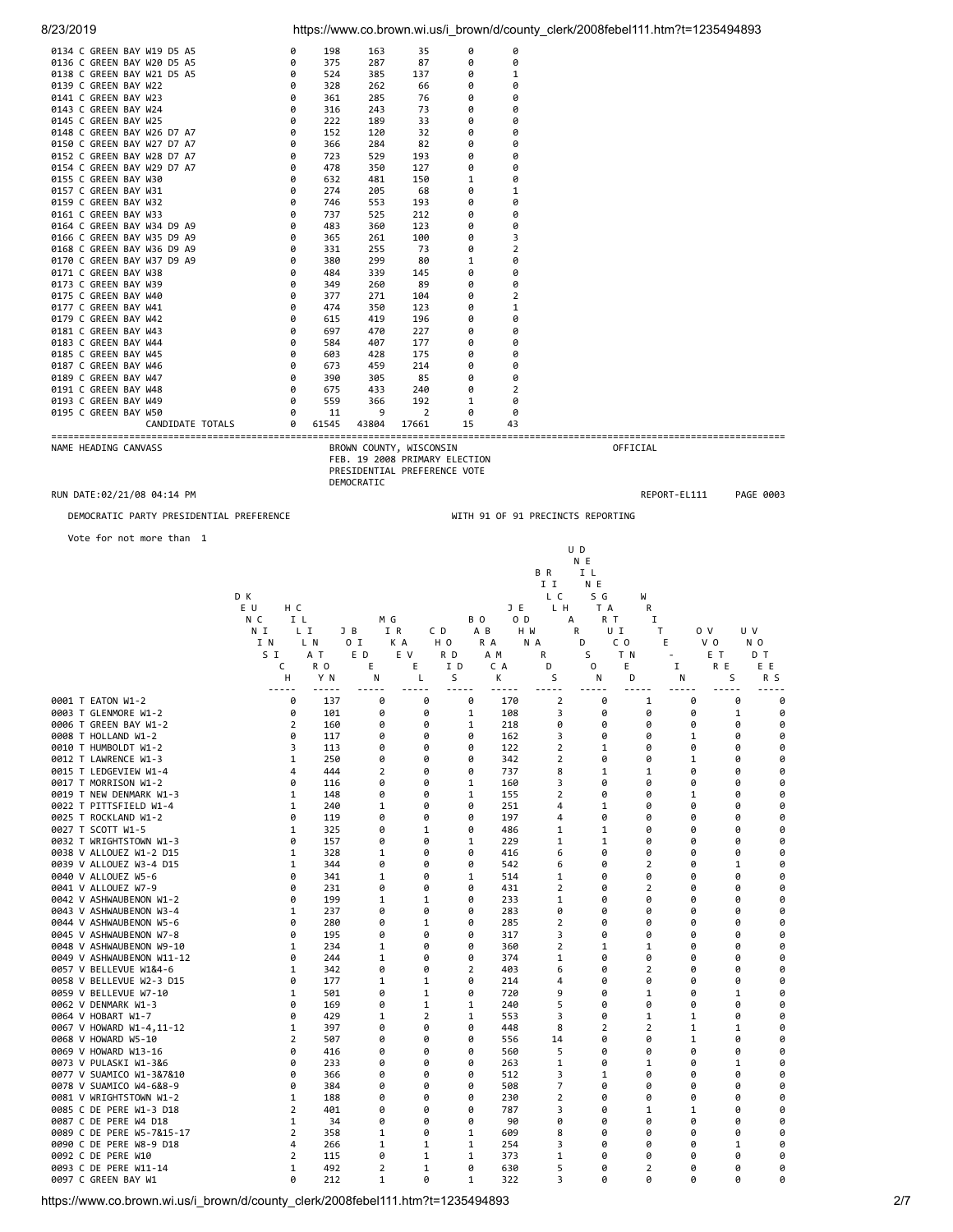

PRESIDENTIAL PREFERENCE VOTE

https://www.co.brown.wi.us/i\_brown/d/county\_clerk/2008febel111.htm?t=1235494893 3/7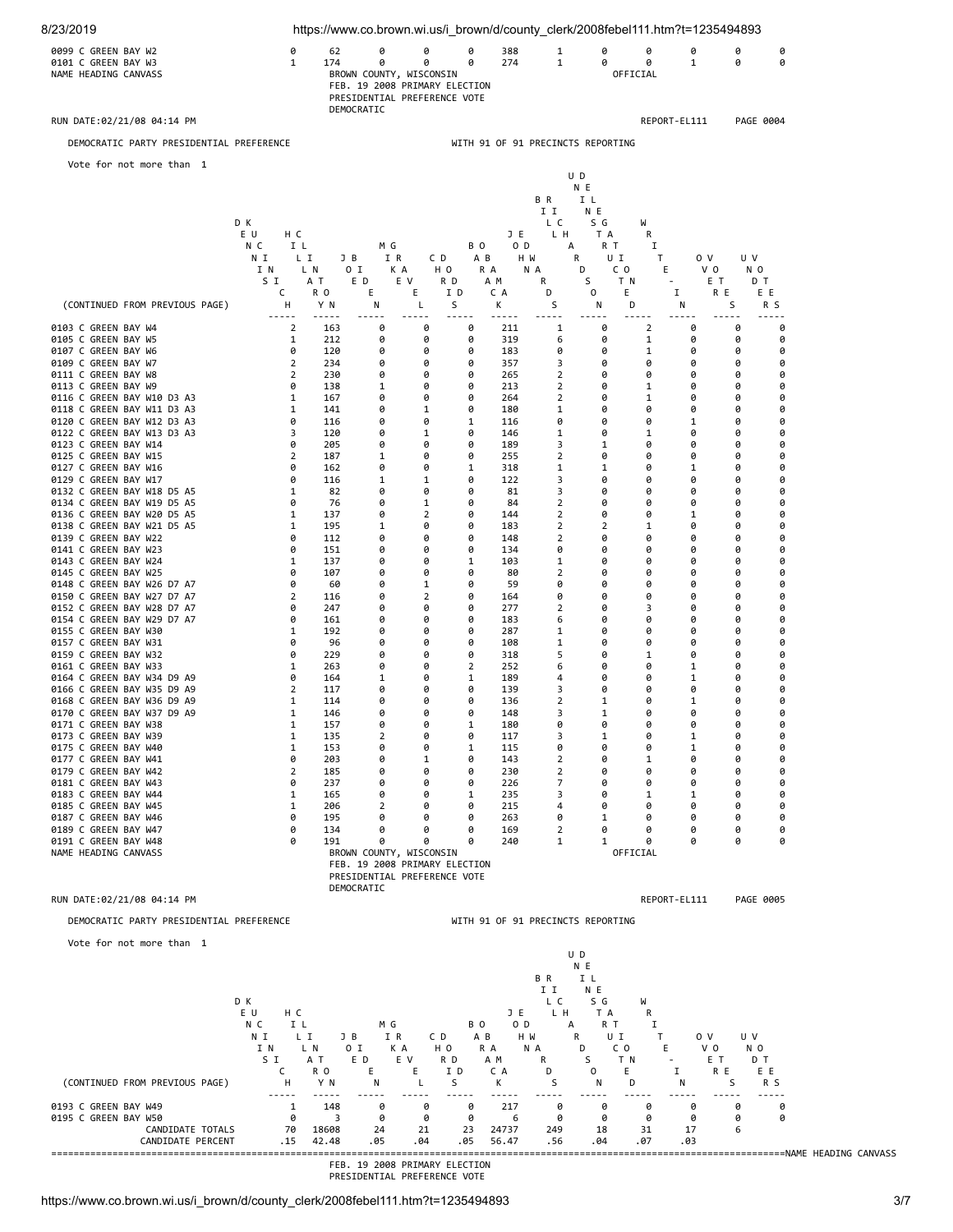8/23/2019 https://www.co.brown.wi.us/i\_brown/d/county\_clerk/2008febel111.htm?t=1235494893

 REPUBLICAN RUN DATE:02/21/08 04:14 PM **REPORT-EL111** PAGE 0006 REPUBLICAN PARTY PRESIDENTIAL PREFERENCE WITH 91 OF 91 PRECINCTS REPORTING

Vote fo

| Vote for not more than 1                      |                                                                                                                                                                                                                                                                                                                                                                                                                      |                                  |                               |                       | U D<br>N E<br>I L<br>N E |                       |                                  |                           |                       |                        |                   |                       |  |  |  |
|-----------------------------------------------|----------------------------------------------------------------------------------------------------------------------------------------------------------------------------------------------------------------------------------------------------------------------------------------------------------------------------------------------------------------------------------------------------------------------|----------------------------------|-------------------------------|-----------------------|--------------------------|-----------------------|----------------------------------|---------------------------|-----------------------|------------------------|-------------------|-----------------------|--|--|--|
|                                               | F T<br>R H<br>D H<br>E O<br>U U<br>D M                                                                                                                                                                                                                                                                                                                                                                               | T T<br>0 A<br>M N                | MR.<br>I 0<br>C               |                       | M H<br>I U<br>K C<br>E K |                       | R G<br>UΙ<br>D U<br>Y L          | S G<br>T A<br>R T<br>UI   | W<br>R<br>I<br>T.     | 0 V                    | U V               |                       |  |  |  |
|                                               | N N<br>C T                                                                                                                                                                                                                                                                                                                                                                                                           | P<br>S                           | R<br>T M<br>E                 | T N                   | R P<br>0 A               | A<br>В                | JMC<br>O C A                     | C <sub>0</sub><br>Ι.<br>A | T N                   | E.<br>$\sim$           | V 0<br>E T        | N <sub>0</sub><br>D T |  |  |  |
|                                               | ΑE<br>N <sub>R</sub><br>$\frac{1}{2} \frac{1}{2} \frac{1}{2} \frac{1}{2} \frac{1}{2} \frac{1}{2} \frac{1}{2} \frac{1}{2} \frac{1}{2} \frac{1}{2} \frac{1}{2} \frac{1}{2} \frac{1}{2} \frac{1}{2} \frac{1}{2} \frac{1}{2} \frac{1}{2} \frac{1}{2} \frac{1}{2} \frac{1}{2} \frac{1}{2} \frac{1}{2} \frac{1}{2} \frac{1}{2} \frac{1}{2} \frac{1}{2} \frac{1}{2} \frac{1}{2} \frac{1}{2} \frac{1}{2} \frac{1}{2} \frac{$ | $\mathbf{0}$<br>N<br>$- - - - -$ | D<br>0<br>$- - - - -$         | Е<br>Υ<br>$- - - - -$ | ΝU<br>L<br>$- - - - -$   | E<br>E<br>$- - - - -$ | H.<br>I<br>N<br>Ν<br>$- - - - -$ | N<br>$\mathbf I$<br>----- | Е<br>D<br>$- - - - -$ | Ι.<br>N<br>$- - - - -$ | R E<br>S<br>----- | ΕE<br>R S<br>-----    |  |  |  |
| 0001 T EATON W1-2                             | 0                                                                                                                                                                                                                                                                                                                                                                                                                    | 1                                | 0                             | 1                     | $\overline{4}$           | 47                    | 59                               | 0                         | 0                     | 0                      | 0                 | 0                     |  |  |  |
| 0003 T GLENMORE W1-2<br>0006 T GREEN BAY W1-2 | 1<br>0                                                                                                                                                                                                                                                                                                                                                                                                               | 2<br>1                           | 0<br>1                        | 1<br>2                | 3<br>5                   | 47<br>55              | 47<br>107                        | 0<br>0                    | 0<br>0                | 0<br>0                 | 0<br>0            | 0<br>0                |  |  |  |
| 0008 T HOLLAND W1-2                           | 0                                                                                                                                                                                                                                                                                                                                                                                                                    | 1                                | 0                             | $\overline{4}$        | 7                        | 56                    | 62                               | 0                         | 0                     | 0                      | 0                 | 0                     |  |  |  |
| 0010 T HUMBOLDT W1-2                          | 0                                                                                                                                                                                                                                                                                                                                                                                                                    | 0                                | 0                             | $\overline{2}$        | $\overline{7}$           | 39                    | 51                               | 0                         | 0                     | 0                      | 0                 | 0                     |  |  |  |
| 0012 T LAWRENCE W1-3                          | 0                                                                                                                                                                                                                                                                                                                                                                                                                    | 0                                | 0                             | 12                    | 13                       | 115                   | 174                              | 3                         | 0                     | 0                      | 0                 | 0                     |  |  |  |
| 0015 T LEDGEVIEW W1-4                         | 1                                                                                                                                                                                                                                                                                                                                                                                                                    | 3                                | 0                             | 10                    | 19                       | 212                   | 404                              | 1                         | 2                     | 2                      | 0                 | 0                     |  |  |  |
| 0017 T MORRISON W1-2                          | 0                                                                                                                                                                                                                                                                                                                                                                                                                    | $\overline{2}$                   | 0                             | 4                     | 4                        | 96                    | 95                               | 0                         | $\overline{2}$        | 0                      | 0                 | 0                     |  |  |  |
| 0019 T NEW DENMARK W1-3                       | 0                                                                                                                                                                                                                                                                                                                                                                                                                    | $\mathbf{1}$                     | 0                             | 1                     | 7                        | 60                    | 70                               | ø                         | $\overline{2}$        | ø                      | 0                 | 0                     |  |  |  |
| 0022 T PITTSFIELD W1-4                        | 1                                                                                                                                                                                                                                                                                                                                                                                                                    | 2                                | 0                             | 5                     | 7                        | 97                    | 113                              | 1                         | 0                     | 0                      | 0                 | 0                     |  |  |  |
| 0025 T ROCKLAND W1-2                          | $\mathbf{1}$                                                                                                                                                                                                                                                                                                                                                                                                         | $\mathbf{1}$                     | 0                             | $\mathbf{1}$          | 11                       | 82                    | 94                               | 0                         | 0                     | $\mathbf{1}$           | 0                 | 0                     |  |  |  |
| 0027 T SCOTT W1-5<br>0032 T WRIGHTSTOWN W1-3  | 0<br>0                                                                                                                                                                                                                                                                                                                                                                                                               | $\mathbf 1$<br>1                 | 1<br>0                        | 13<br>5               | 14<br>12                 | 98<br>87              | 179<br>98                        | 2<br>0                    | 1<br>0                | 0<br>0                 | 0<br>0            | 0<br>0                |  |  |  |
| 0038 V ALLOUEZ W1-2 D15                       | ø                                                                                                                                                                                                                                                                                                                                                                                                                    | $\mathbf{1}$                     | ø                             | 9                     | 9                        | 74                    | 153                              | $\overline{2}$            | 1                     | ø                      | ø                 | 0                     |  |  |  |
| 0039 V ALLOUEZ W3-4 D15                       | $\overline{2}$                                                                                                                                                                                                                                                                                                                                                                                                       | 0                                | 1                             | 9                     | 12                       | 120                   | 206                              | 3                         | 1                     | 0                      | 0                 | 0                     |  |  |  |
| 0040 V ALLOUEZ W5-6                           | 0                                                                                                                                                                                                                                                                                                                                                                                                                    | $\overline{2}$                   | 1                             | 16                    | 19                       | 88                    | 261                              | 1                         | 1                     | 1                      | 0                 | 0                     |  |  |  |
| 0041 V ALLOUEZ W7-9                           | 0                                                                                                                                                                                                                                                                                                                                                                                                                    | $\overline{2}$                   | 0                             | 5                     | 18                       | 84                    | 175                              | 1                         | 0                     | 0                      | 0                 | 0                     |  |  |  |
| 0042 V ASHWAUBENON W1-2                       | 1                                                                                                                                                                                                                                                                                                                                                                                                                    | 3                                | 0                             | 5                     | 3                        | 58                    | 97                               | 2                         | 0                     | 0                      | 0                 | 0                     |  |  |  |
| 0043 V ASHWAUBENON W3-4                       | ø                                                                                                                                                                                                                                                                                                                                                                                                                    | $\mathbf{1}$                     | ø                             | 1                     | 7                        | 80                    | 113                              | 2                         | 1                     | ø                      | ø                 | 0                     |  |  |  |
| 0044 V ASHWAUBENON W5-6                       | 0                                                                                                                                                                                                                                                                                                                                                                                                                    | $\overline{2}$                   | 0                             | 2                     | 6                        | 87                    | 151                              | ø                         | ø                     | 1                      | 0                 | 0                     |  |  |  |
| 0045 V ASHWAUBENON W7-8                       | 0                                                                                                                                                                                                                                                                                                                                                                                                                    | $\overline{2}$                   | 0                             | 9                     | 10                       | 82                    | 113                              | 1                         | 0                     | 0                      | 0                 | 0                     |  |  |  |
| 0048 V ASHWAUBENON W9-10                      | 0                                                                                                                                                                                                                                                                                                                                                                                                                    | $\mathbf{1}$                     | 0                             | 5                     | 6                        | 85                    | 134                              | 0                         | 0                     | 0                      | 0                 | 0                     |  |  |  |
| 0049 V ASHWAUBENON W11-12                     | 1                                                                                                                                                                                                                                                                                                                                                                                                                    | 0                                | 0                             | 4                     | 5                        | 106                   | 156                              | 0                         | 0                     | 1                      | 0                 | 0                     |  |  |  |
| 0057 V BELLEVUE W1&4-6                        | 3                                                                                                                                                                                                                                                                                                                                                                                                                    | $\overline{2}$                   | 0                             | 1                     | 15                       | 124                   | 156                              | 2                         | a                     | $\mathbf{1}$           | 0                 | 0                     |  |  |  |
| 0058 V BELLEVUE W2-3 D15                      | 0                                                                                                                                                                                                                                                                                                                                                                                                                    | ø                                | ø                             | 3                     | 1                        | 33                    | 68                               | 3                         | ø                     | ø                      | ø                 | 0                     |  |  |  |
| 0059 V BELLEVUE W7-10<br>0062 V DENMARK W1-3  | 0<br>0                                                                                                                                                                                                                                                                                                                                                                                                               | 0<br>2                           | 0<br>0                        | 11<br>2               | 14<br>8                  | 188<br>40             | 283<br>81                        | 2<br>1                    | 0<br>0                | 1<br>1                 | 0<br>0            | 0<br>0                |  |  |  |
| 0064 V HOBART W1-7                            | 0                                                                                                                                                                                                                                                                                                                                                                                                                    | 3                                | 0                             | $\overline{7}$        | 16                       | 186                   | 302                              | $\overline{2}$            | 1                     | 0                      | 1                 | 0                     |  |  |  |
| 0067 V HOWARD W1-4,11-12                      | $\overline{2}$                                                                                                                                                                                                                                                                                                                                                                                                       | $\overline{2}$                   | 0                             | 14                    | 13                       | 146                   | 186                              | 5                         | $\overline{2}$        | 0                      | 0                 | 0                     |  |  |  |
| 0068 V HOWARD W5-10                           | $\overline{2}$                                                                                                                                                                                                                                                                                                                                                                                                       | 0                                | 1                             | 11                    | 15                       | 167                   | 288                              | 2                         | 0                     | 0                      | 0                 | 0                     |  |  |  |
| 0069 V HOWARD W13-16                          | 0                                                                                                                                                                                                                                                                                                                                                                                                                    | 1                                | 0                             | 8                     | 10                       | 178                   | 266                              | 1                         | 0                     | 1                      | 0                 | 0                     |  |  |  |
| 0073 V PULASKI W1-3&6                         | 0                                                                                                                                                                                                                                                                                                                                                                                                                    | 0                                | 0                             | 6                     | 6                        | 113                   | 104                              | 0                         | 0                     | 0                      | 0                 | 0                     |  |  |  |
| 0077 V SUAMICO W1-3&7&10                      | 0                                                                                                                                                                                                                                                                                                                                                                                                                    | 0                                | 0                             | 9                     | 12                       | 167                   | 277                              | 2                         | 2                     | 1                      | 0                 | 0                     |  |  |  |
| 0078 V SUAMICO W4-6&8-9                       | 0                                                                                                                                                                                                                                                                                                                                                                                                                    | $\overline{2}$                   | 1                             | 8                     | 21                       | 170                   | 254                              | 1                         | $\mathbf{1}$          | ø                      | 0                 | 0                     |  |  |  |
| 0081 V WRIGHTSTOWN W1-2                       | 0                                                                                                                                                                                                                                                                                                                                                                                                                    | $\overline{2}$                   | 1                             | 4                     | 13                       | 61                    | 96                               | 0                         | 0                     | 0                      | 0                 | 0                     |  |  |  |
| 0085 C DE PERE W1-3 D18                       | 1                                                                                                                                                                                                                                                                                                                                                                                                                    | 1                                | 0                             | 11                    | 18                       | 164                   | 279                              | 3                         | 0                     | 0                      | 0                 | 0                     |  |  |  |
| 0087 C DE PERE W4 D18                         | 0                                                                                                                                                                                                                                                                                                                                                                                                                    | $\mathbf{1}$                     | 0                             | $\overline{2}$        | 3                        | 20                    | 20                               | 0                         | 0                     | 0                      | 0                 | 0                     |  |  |  |
| 0089 C DE PERE W5-7&15-17                     | 0<br>3                                                                                                                                                                                                                                                                                                                                                                                                               | 3<br>$\overline{2}$              | 0<br>ø                        | 10<br>7               | 14<br>4                  | 115<br>78             | 193                              | 1<br>1                    | 0<br>2                | 1<br>ø                 | 0<br>1            | 0                     |  |  |  |
| 0090 C DE PERE W8-9 D18<br>0092 C DE PERE W10 | 0                                                                                                                                                                                                                                                                                                                                                                                                                    | 0                                | 0                             | 3                     | 10                       | 50                    | 111<br>65                        | 2                         | 0                     | 0                      | 0                 | 0<br>0                |  |  |  |
| 0093 C DE PERE W11-14                         | 1                                                                                                                                                                                                                                                                                                                                                                                                                    | 5                                | 0                             | 5                     | 10                       | 162                   | 253                              | 1                         | 0                     | 1                      | 0                 | 0                     |  |  |  |
| 0097 C GREEN BAY W1                           | 1                                                                                                                                                                                                                                                                                                                                                                                                                    | $\overline{2}$                   | 0                             | 3                     | 6                        | 57                    | 112                              | 2                         | 0                     | 0                      | 0                 | 0                     |  |  |  |
| 0099 C GREEN BAY W2                           | ø                                                                                                                                                                                                                                                                                                                                                                                                                    | ø                                | 0                             | 1                     | 10                       | 36                    | 41                               | 2                         | 0                     | 1                      | 0                 | 0                     |  |  |  |
| 0101 C GREEN BAY W3                           | ø                                                                                                                                                                                                                                                                                                                                                                                                                    | $\overline{2}$                   | ø                             | 11                    | 7                        | 58                    | 108                              | $\mathbf{1}$              | ø                     | ø                      | ø                 | 0                     |  |  |  |
| 0103 C GREEN BAY W4                           | 0                                                                                                                                                                                                                                                                                                                                                                                                                    | 0                                | 1                             | 2                     | 3                        | 47                    | 60                               | 1                         | 1                     | 0                      | 0                 | 0                     |  |  |  |
| NAME HEADING CANVASS                          |                                                                                                                                                                                                                                                                                                                                                                                                                      |                                  | BROWN COUNTY, WISCONSIN       |                       |                          |                       |                                  |                           | OFFICIAL              |                        |                   |                       |  |  |  |
|                                               |                                                                                                                                                                                                                                                                                                                                                                                                                      |                                  | FEB. 19 2008 PRIMARY ELECTION |                       |                          |                       |                                  |                           |                       |                        |                   |                       |  |  |  |
|                                               |                                                                                                                                                                                                                                                                                                                                                                                                                      |                                  | PRESIDENTIAL PREFERENCE VOTE  |                       |                          |                       |                                  |                           |                       |                        |                   |                       |  |  |  |
|                                               |                                                                                                                                                                                                                                                                                                                                                                                                                      |                                  | REPUBLICAN                    |                       |                          |                       |                                  |                           |                       |                        |                   |                       |  |  |  |

## RUN DATE:02/21/08 04:14 PM REPORT-EL111 PAGE 0007

Vote for not more than 1

|                                |            |          |             |     |     |     |        | N E            |     |   |                |     |
|--------------------------------|------------|----------|-------------|-----|-----|-----|--------|----------------|-----|---|----------------|-----|
|                                |            |          |             |     |     |     |        | I <sub>l</sub> |     |   |                |     |
|                                |            |          |             |     |     |     |        | E<br>N         |     |   |                |     |
|                                | F T        | ТT       |             |     | M H |     | R G    | S G            | W   |   |                |     |
|                                | R H        | 0 A      |             |     | ΙU  |     | UI     | T A            | R   |   |                |     |
|                                | E O<br>D H | M N      | MR          |     | K C |     | D U    | R T            |     |   |                |     |
|                                | UU<br>D M  |          |             | I 0 |     | E K |        | YL             | υI  |   | 0 <sub>V</sub> | U V |
|                                | N N        | P        | R           | T M | R P | А   | J M C  |                | C O | Е | V <sub>0</sub> | N O |
|                                | C T        | S        | E           | T N | 0 A | В   | O C A  | A              | T N |   | E T            | D T |
|                                | A E        | $\Omega$ | D           | E   | N U | E   | н      | N              | E   |   | R E            | E E |
| (CONTINUED FROM PREVIOUS PAGE) | N R        | N        | $\mathbf 0$ | Υ   |     | Е   | N<br>N |                | D   | N | S              | R S |
|                                |            |          |             |     |     |     |        |                |     |   |                |     |
| 0105 C GREEN BAY W5            | ø          |          | 0           |     | 6   | 75  | 116    |                | 0   | ø | ø              | 0   |
| 0107 C GREEN BAY W6            |            | ø        | ø           | 2   | 4   | 30  | 48     |                | 0   |   | ø              | 0   |
| 0109 C GREEN BAY W7            |            |          | Ø           | 15  | 5   | 83  | 134    | ø              |     |   | 0              | 0   |
| 0111 C GREEN BAY W8            |            |          | ø           |     | 10  | 84  | 100    | a              |     |   | ø              | 0   |
| 0113 C GREEN BAY W9            |            | a        | ø           |     | 5   | 66  | 83     |                | ø   | ø | ø              | 0   |
| 0116 C GREEN BAY W10 D3 A3     |            |          | p           |     | 4   | 62  | 108    |                | ø   | ø | ø              | 0   |
| 0118 C GREEN BAY W11 D3 A3     |            |          |             |     | 4   | 41  | 48     | ø              | ø   | ø | a              | 0   |
| 0120 C GREEN BAY W12 D3 A3     |            | ø        | ø           |     |     | 21  | 46     | a              | 0   | ø | ø              | 0   |
| 0122 C GREEN BAY W13 D3 A3     |            | ø        | ø           |     |     | 26  | 69     | ø              | 0   | ø | a              | 0   |
| 0123 C GREEN BAY W14           |            | ø        | 0           |     |     | 56  | 61     | a              | 0   | ø | 0              | 0   |
| 0125 C GREEN BAY W15           |            | ø        | ø           | ø   |     | 51  | 46     |                | 0   | ø | ø              | 0   |
| 0127 C GREEN BAY W16           |            | 0        | ø           | 4   | 5   | 38  | 65     |                |     |   | 0              | 0   |

U D

REPUBLICAN PARTY PRESIDENTIAL PREFERENCE WITH 91 OF 91 PRECINCTS REPORTING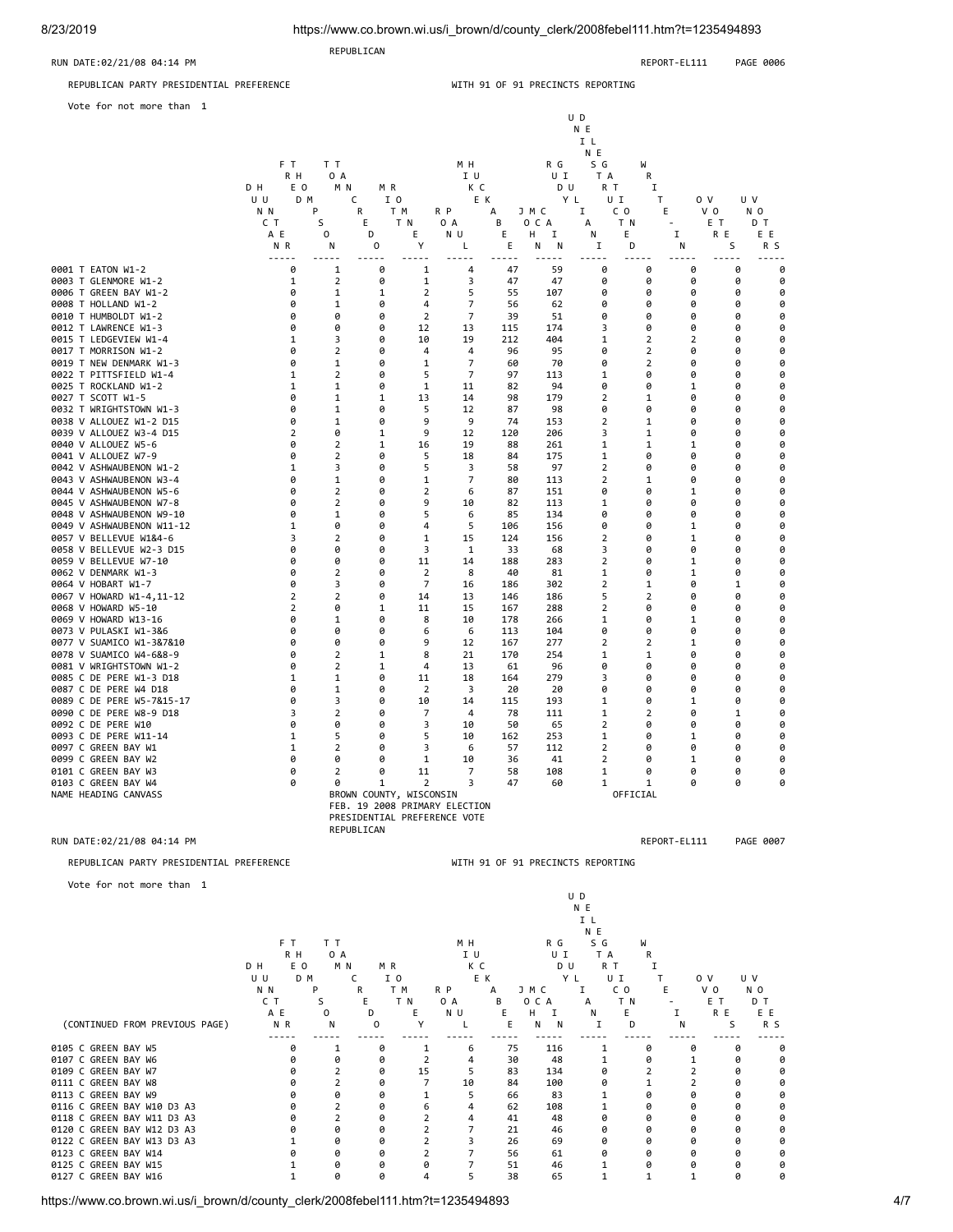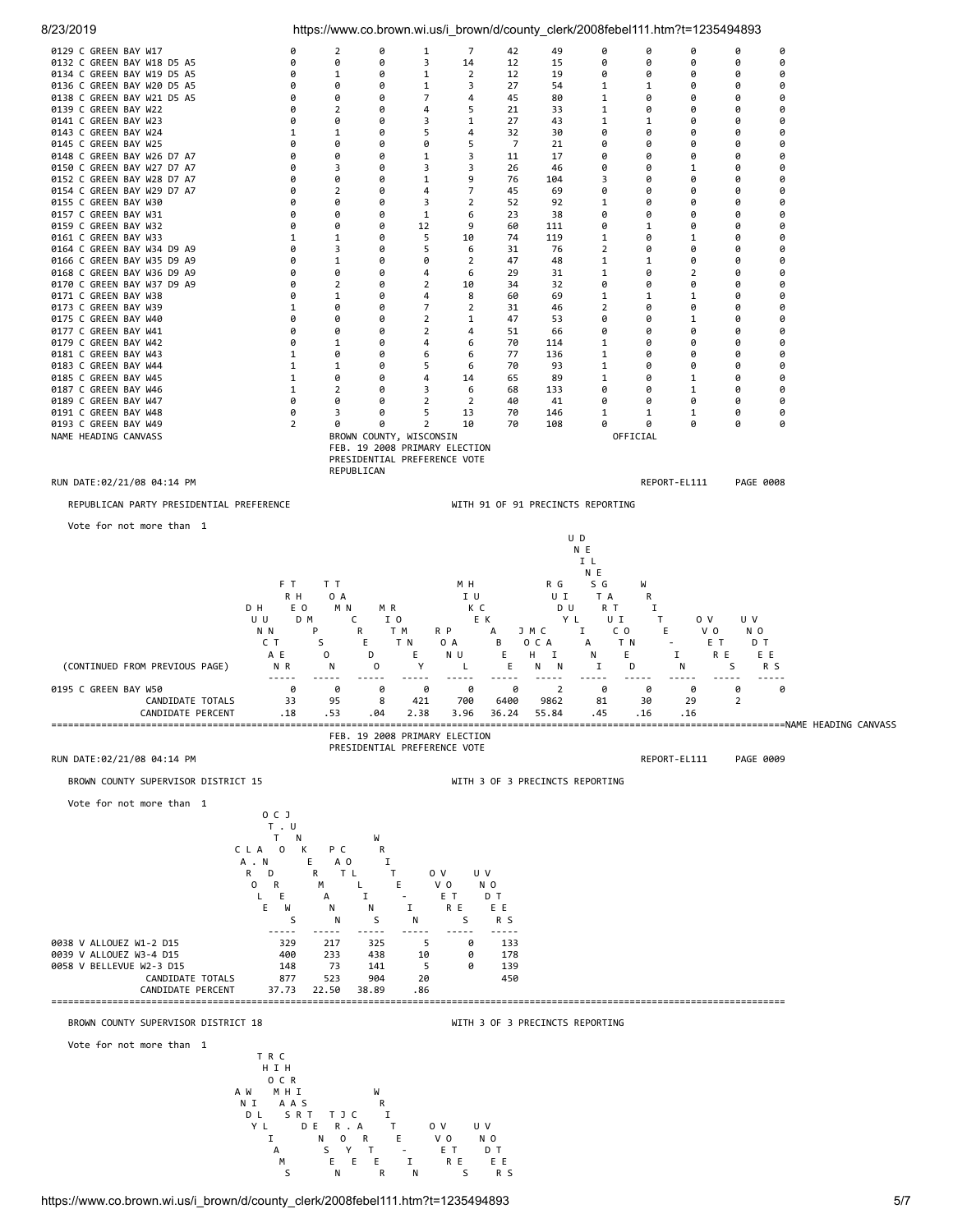

8/23/2019 https://www.co.brown.wi.us/i\_brown/d/county\_clerk/2008febel111.htm?t=1235494893